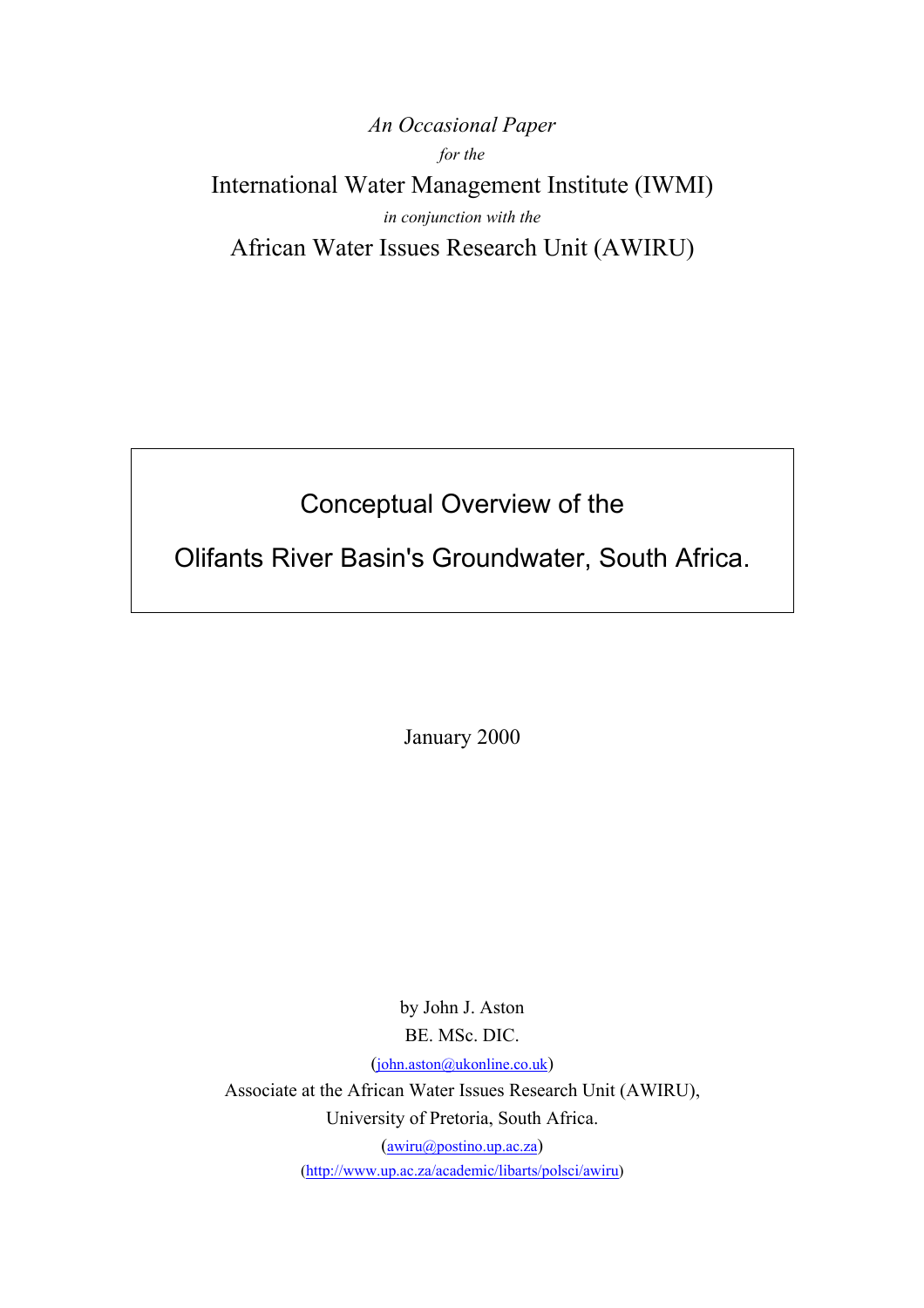# **Table of Contents**

|                                                                                                                                                                                                                                         | 1                       |
|-----------------------------------------------------------------------------------------------------------------------------------------------------------------------------------------------------------------------------------------|-------------------------|
| 1.1                                                                                                                                                                                                                                     | $\mathbf{1}$            |
| 2. Literature Review<br><u> 1980 - Jan James James Barnett, fransk politik (d. 1980)</u>                                                                                                                                                | $\overline{2}$          |
| Department of Water Affairs, RSA, (1991), "Water Resources Planning of the<br>2.1<br>Olifants River Basin - Study of Development Potential and Management of the Water<br>Resources".                                                   | $\overline{2}$          |
| DWAF, (1999), "Pre-feasibility Study on Bulk Water Supply in the Middle Olifants<br>2.2                                                                                                                                                 | 3                       |
| DWAF, (1995), "Olifants-Sand Transfer Scheme - Feasibility Study". 3<br>2.3                                                                                                                                                             |                         |
| DWAF, (1995), "Middle Steelpoort River Catchment Groundwater Management<br>2.4<br>Plan - Effect on Irrigation Water by Tweefontein Chrome Mine" - Draft Copy. 3                                                                         |                         |
| Hodgson, F.D.I.; Krantz, R.M., (1998), "Groundwater Quality Deterioration in the<br>2.5<br>Olifants River Catchment above the Loskop Dam with Specialised Investigations in the<br>Witbank Dam Sub-Catchment", WRC Report no. 291/1/98. | $\overline{\mathbf{4}}$ |
| 2.6<br>Midgley, D.C.; Pitman, W.V.; Middleton (1994), "Surface Water Resources of<br>South Africa 1990 - Book of Maps", Volume 1, WRC Report no. 298/1.2/94.                                                                            |                         |
| DWAF, (1997), "Overview of the Water Resources availability and utilisation in<br>2.7<br>South Africa", ISBN 0797035400.                                                                                                                | $\overline{5}$          |
| DWAF, (1995), "1:500 000 Hydrogeological Map 2326 Pietersburg". ___________ 5<br>2.8                                                                                                                                                    |                         |
| DWAF, (1998), "1:500 000 Hydrogeological Map 2330 Phalaborwa". _______________5                                                                                                                                                         |                         |
| DWAF, (1998) - Draft Copy, "1:500 000 Hydrogeological Map 2526 Johannesburg". 5                                                                                                                                                         |                         |
| 2.9<br>DWAF, (1998), "Geohidrologie Van Die Nasionale Krugerwildtuin Gebaseer Op<br>Die Evaluering Van Bestaanme Boorgatinlighting", Volume 1 & 2.                                                                                      |                         |
| 2.10 WRC, (1995), "Groundwater Resources of the Republic of South Africa - Sheet 1:<br>Borehole Prospects".                                                                                                                             | 6                       |
| WRC, (1995), "Groundwater Resources of the Republic of South Africa - Sheet 2:<br>Saturated Interstices, Mean Annual Recharge, Base flow, Depth to Groundwater,<br>Groundwater Quality, Hydrochemical Types".                           | 6                       |
| DWAF, (1996), "Groundwater Harvest Potential of the Republic of South Africa". 6<br>2.11                                                                                                                                                |                         |
| DWAF, (1999), "Resource Directed Measure Manual", version 1.0. 6<br>2.12                                                                                                                                                                |                         |
| 3.                                                                                                                                                                                                                                      | $\overline{7}$          |
| 3.1                                                                                                                                                                                                                                     |                         |
| 3.2                                                                                                                                                                                                                                     |                         |
| 3.3                                                                                                                                                                                                                                     |                         |
| 3.4                                                                                                                                                                                                                                     |                         |
| 4.                                                                                                                                                                                                                                      | 9                       |
| 4.1                                                                                                                                                                                                                                     | 9                       |
| 4.2                                                                                                                                                                                                                                     | <b>10</b>               |
| 5.                                                                                                                                                                                                                                      | 11                      |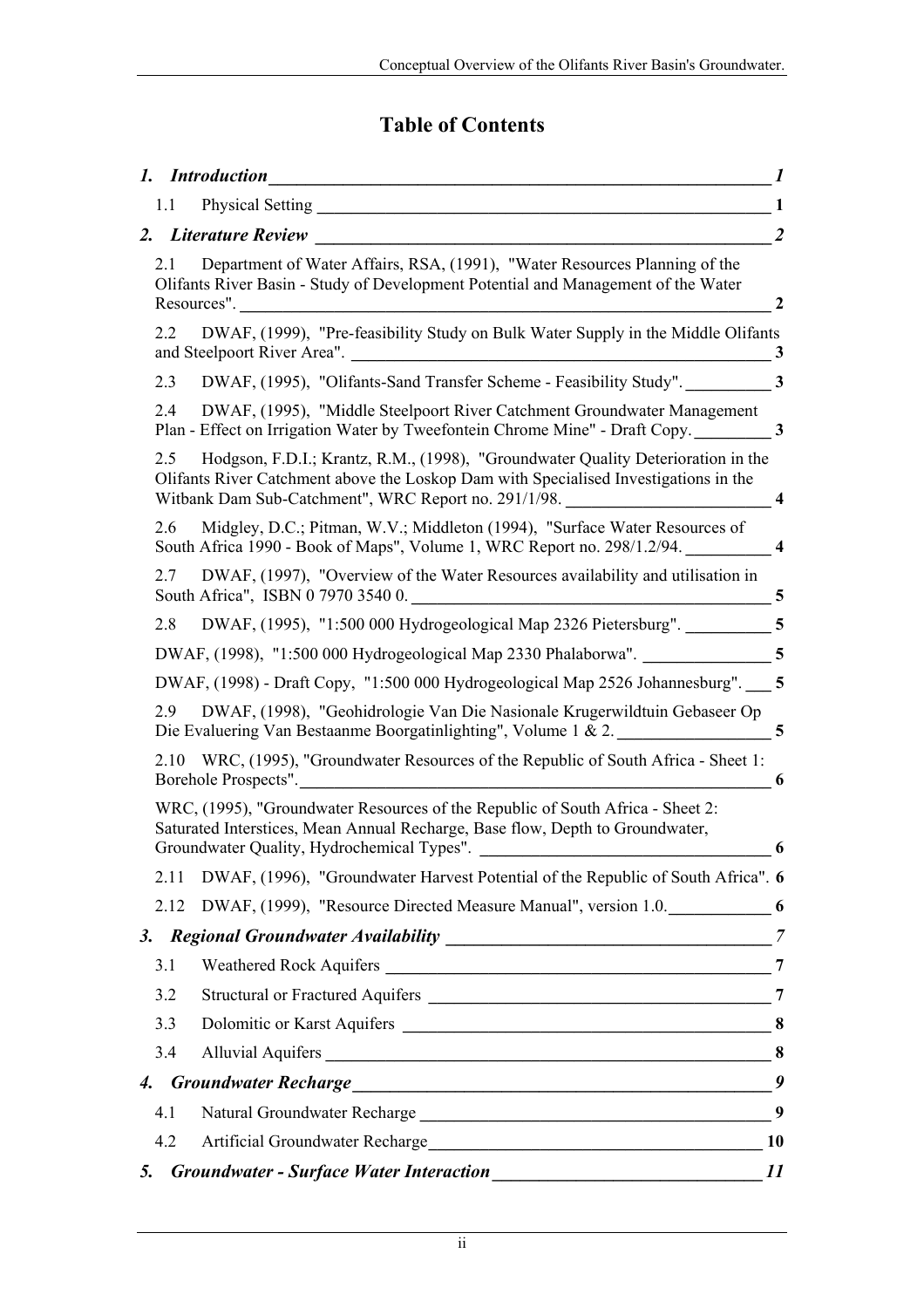| 6. The Existing Use and Exploitation of Groundwater | 11        |  |
|-----------------------------------------------------|-----------|--|
|                                                     | <i>12</i> |  |
|                                                     | 13        |  |
|                                                     | 14        |  |
|                                                     | 15        |  |
|                                                     | <i>16</i> |  |
|                                                     | 17        |  |
|                                                     |           |  |
|                                                     |           |  |
|                                                     | 17        |  |
|                                                     |           |  |
|                                                     |           |  |
| Section 6: Development Potential                    |           |  |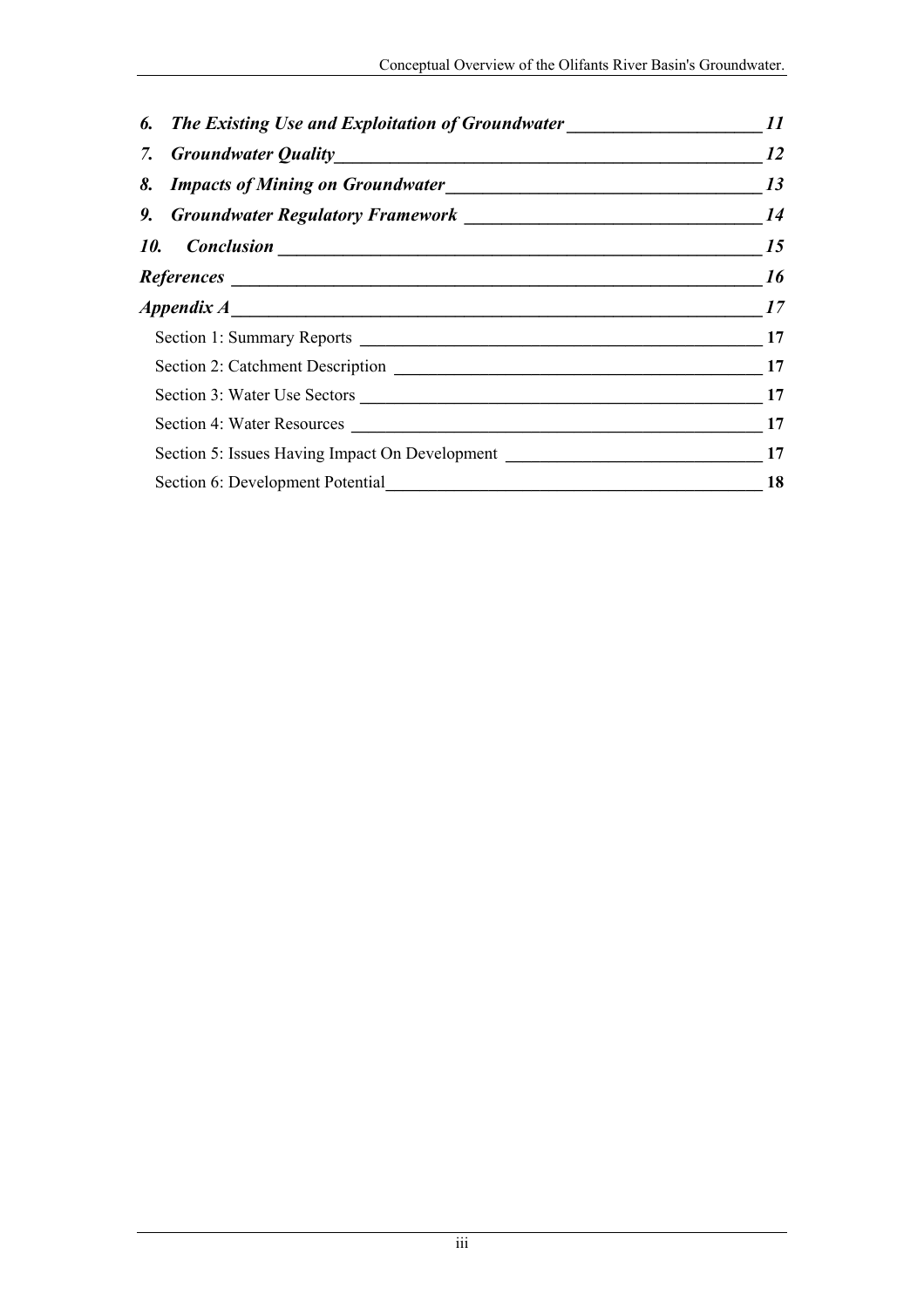# <span id="page-3-0"></span>**1. Introduction**

This paper, commissioned by the International Water Management Institute (IWMI), presents an overview of the state of knowledge of groundwater issues in the Olifants River Basin in South Africa. It traces work, completed or ongoing, that has a direct or circumstantial relevance to the Olifants River Basin and presents a summary of the known state of existence of groundwater in the basin.

The paper examines both the physical presence of the underground water and, though to a lesser extent, the social exploitation of this resource. The examination of the availability of groundwater will include a general description of the aquifer types, the recharge of water to these host aquifers and the flow of groundwater through and availability for extraction from the aquifers. The study goes on to look at the quality of this water, its present use, and the extent to which there are institutional bodies managing this water. By the end of this paper the reader should have a broad overview of the extent of the importance of this valuable natural resource to the development of the Olifants river basin together with an insight into the future potential to more fully yet sustainably utilise this resource.

Overall the structure and content of the paper has been kept to a level that gives a good introduction to some of the themes relevant to the basin's groundwater reserve and acts as a platform from which to successfully manage future work.

### *1.1 Physical Setting*

The Olifants River Basin is situated in the north east of South Africa spanning the Northern Province and Mpumalanga. Its upper streams drain the Witbank and Middelburg Highveld regions, then passes over the Springbok Flats and ends up meandering through the Lowveld to the Kruger National Park and onwards to Mozambique. In all, it covers a surface area of  $54, 575$  km<sup>2</sup>, receives a mean annual rainfall varying from 500 to 1000mm, has a sub-tropical climate with an average evaporation of 1682 mm/year and would produce, if unexploited, an overall surface runoff at the Mozambique border of some 1950 million cubic meters (DWAF, 1996). In 1990 the catchment supported a population of 2.5 million inhabitants (RSA Department of Water Affairs, 1991).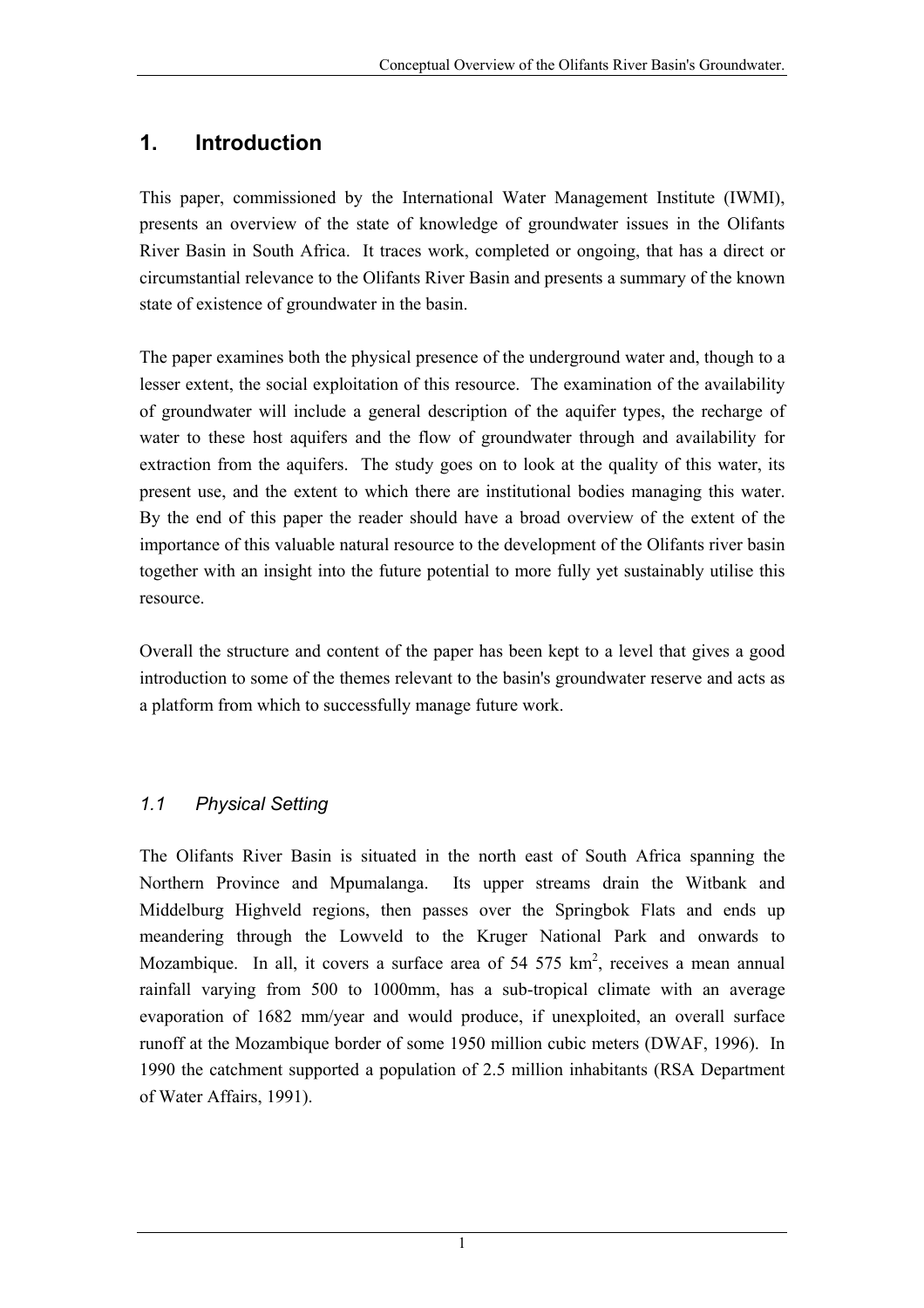# <span id="page-4-0"></span>**2. Literature Review**

A great deal of work has already been carried out on the Olifants river basin. The following is a summary.

### *2.1 Department of Water Affairs, RSA, (1991), "Water Resources Planning of the Olifants River Basin - Study of Development Potential and Management of the Water Resources".*

This publication is the culmination of a Department of Water Affairs project to create a river basin management plan for the Olifants river basin. The study was initiated in 1985, with its steering committee being established in 1987. The findings of the study were published in 1991. The main aspects addressed in the study were:

- "Quantification of the impact of catchment characteristics on the available water resources;
- Estimates of the past, present and future water requirements at the appropriate levels of security of supply;
- The availability of water supplies in the past, at present and for future development scenarios;
- Identification of shortages in water supply and of the need for future resource development;
- Aspects impacting on development opportunities;
- Proposals for meeting water requirements in the long-term; and
- Proposals for integrated water resource management."

The study resulted in a suite of reports consisting of an Executive Summary, a Main Report, eight volumes of Situation Assessments (looking at eight sub-catchments) and 28 supporting technical reports available as Annexes to the Main Report. A listing of these annexes is presented as an appendix to this paper. This 1991 report is a quite comprehensive desk study, presenting a good general understanding of the catchment's physical condition as it was known when this report was produced. It should be considered that, with groundwater moving as slow as it does and the geology with which it interacts even more so, the period of nine years since publication of this report by no means dates the knowledge presented in it.

Multiple copies of this suite of reports are available in the Library of the Department of Water Affairs and Forestry in Pretoria. The consultants involved were Theron Prinsloo Grimsehl & Pullen.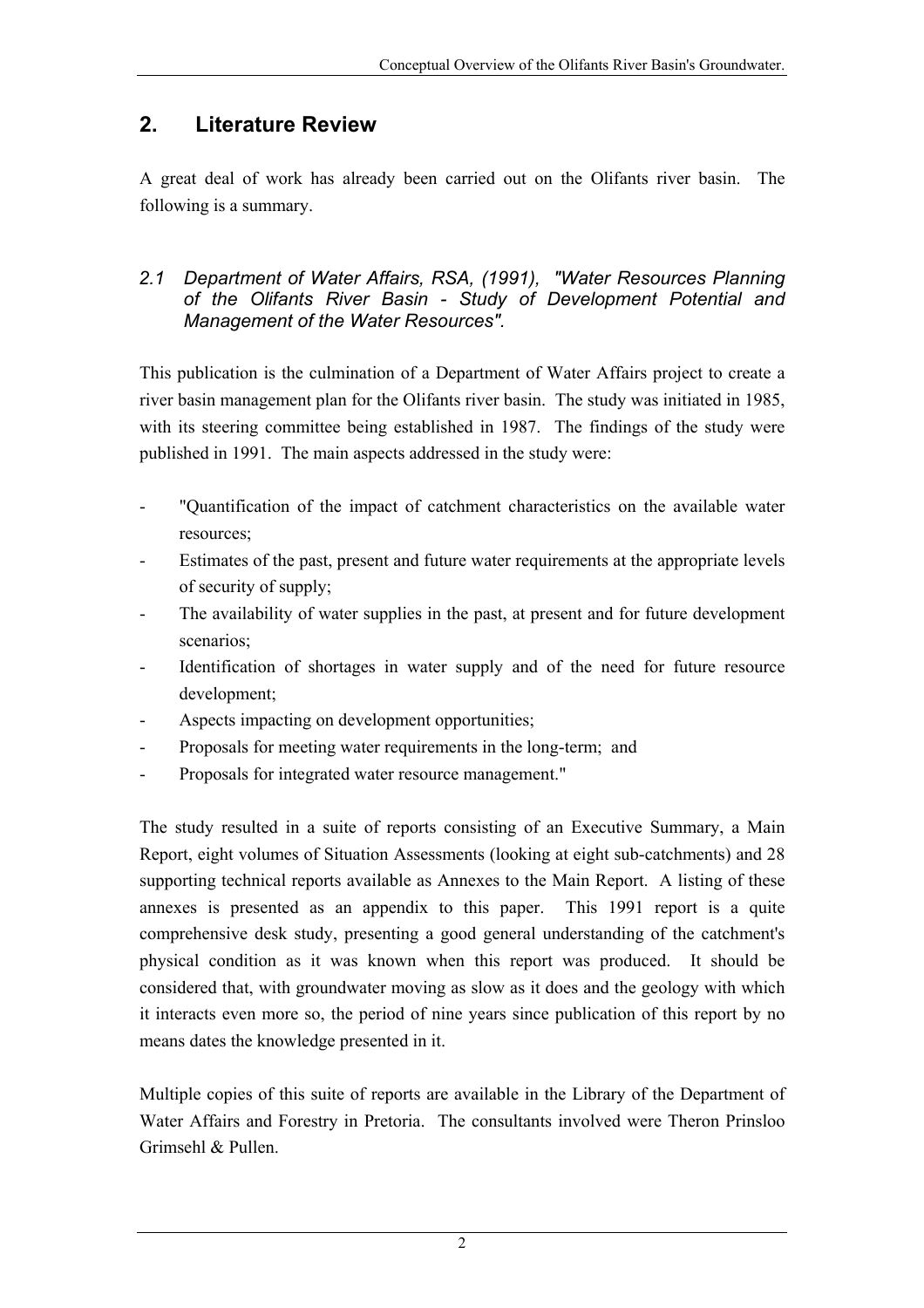### <span id="page-5-0"></span>*2.2 DWAF, (1999), "Pre-feasibility Study on Bulk Water Supply in the Middle Olifants and Steelpoort River Area".*

This study seeks to identify and assess options available for water resource development in the southern district of the Northern Province around the Steelpoort River Valley. It has essentially five themes, namely:

- 1 Situation Assessment,
- 2 Water Demands, Land Use and Return Flows,
- 3 Water Resources,
- 4 Environmental Aspects, and
- 5 Planning and Development Options.

The work is ongoing and reports may be obtained from DWAF in Pretoria. The consultant involved is BKS Consultburo (Pty) Ltd.

### *2.3 DWAF, (1995), "Olifants-Sand Transfer Scheme - Feasibility Study".*

The objective of this study was to identify the most beneficial means of developing the Olifants River for the supply of water to the town of Pietersburg and its surrounding area in the Sand River Basin. It does not focus on groundwater. However, at an integrated catchment scale, it is of interest and has chapters dealing with the following:

- Water Demands
- Environmental Considerations
- Hydrology and Yield Analysis
- Social Impact Assessment
- Effect on Infrastructure
- Engineering design (Pipeline)
- Use of Arabie Dam and Olifantspoort Treatment Works.

This report may be obtained from DWAF in Pretoria. The consultant involved was Ninham Shand Inc.

#### *2.4 DWAF, (1995), "Middle Steelpoort River Catchment Groundwater Management Plan - Effect on Irrigation Water by Tweefontein Chrome Mine" - Draft Copy.*

This is a localised study identifying potential adverse effects of the Tweefontein Mine on local groundwater, and in particular on a farm owned by JPJ Boerdery. After analysing the limited technical information available, this study established no detrimental effects.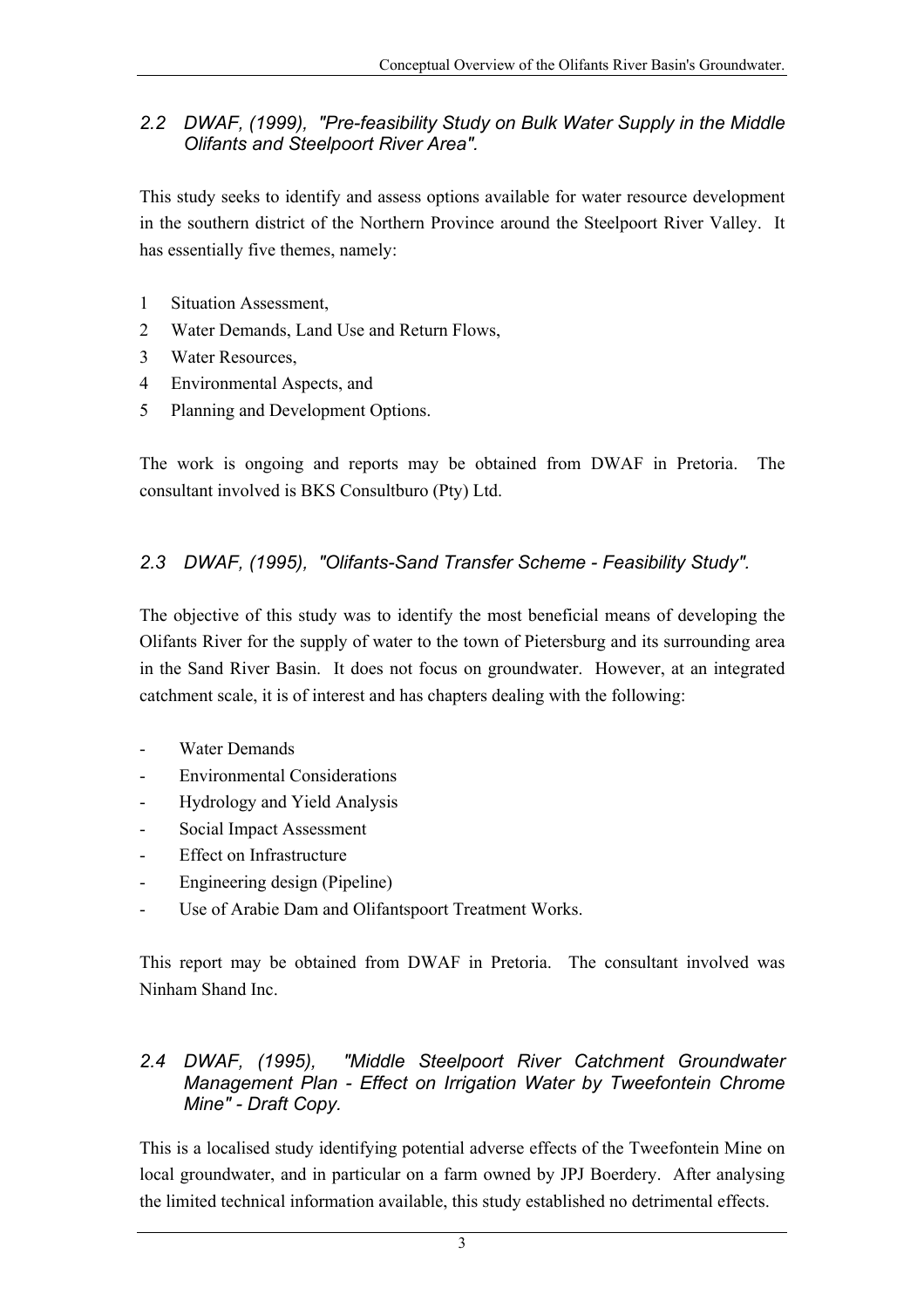<span id="page-6-0"></span>The report is available from DWAF in Pretoria. Consultants were Wates, Meiring  $\&$ Barnard Inc.

#### *2.5 Hodgson, F.D.I.; Krantz, R.M., (1998), "Groundwater Quality Deterioration in the Olifants River Catchment above the Loskop Dam with Specialised Investigations in the Witbank Dam Sub-Catchment", WRC Report no. 291/1/98.*

This extensive water quality study focuses on the uppermost portion of the Olifants river basin; from the head of the catchment to the Loskop Dam. The study was commissioned by the Water Research Commission, the Department of Water Affairs and Forestry, the Chamber of Mines of South Africa (excluding Amcoal) and Eskom in 1989 and was carried out by the Institute for Groundwater Studies at the University of the Orange Free State. The objectives of the study were:

- To "quantify the contribution of various activities which may result in a deterioration of the groundwater resources in the catchment above the Loskop Dam, with special emphasis on the Witbank Dam Sub-catchment".
- To "predict future salt loads in groundwater, based on projections of probable development in the area. Extrapolate information to other catchments that supply water to the Olifants Catchment".
- To "investigate and research improved management and precautionary measures that could be utilised to minimise groundwater quality deterioration".
- To "integrate groundwater information with other investigations in the area, including the water management programme of the DWAF, with the purpose of deriving a catchment management programme at the end of (the) project".

The study looks at the effects of Coal-Mining (both opencast and underground), Power Generation, Municipal General Waste, Sewage Effluent, the Metal Industry and Agriculture on groundwater quality and, where appropriate, quantity.

The report is available from the Water Research Commission.

#### *2.6 Midgley, D.C.; Pitman, W.V.; Middleton (1994), "Surface Water Resources of South Africa 1990 - Book of Maps", Volume 1, WRC Report no. 298/1.2/94.*

This book of maps produced for the Water Research Commission covers the Olifants river basin and gives information at a scale of 1 : 1 000 000 on: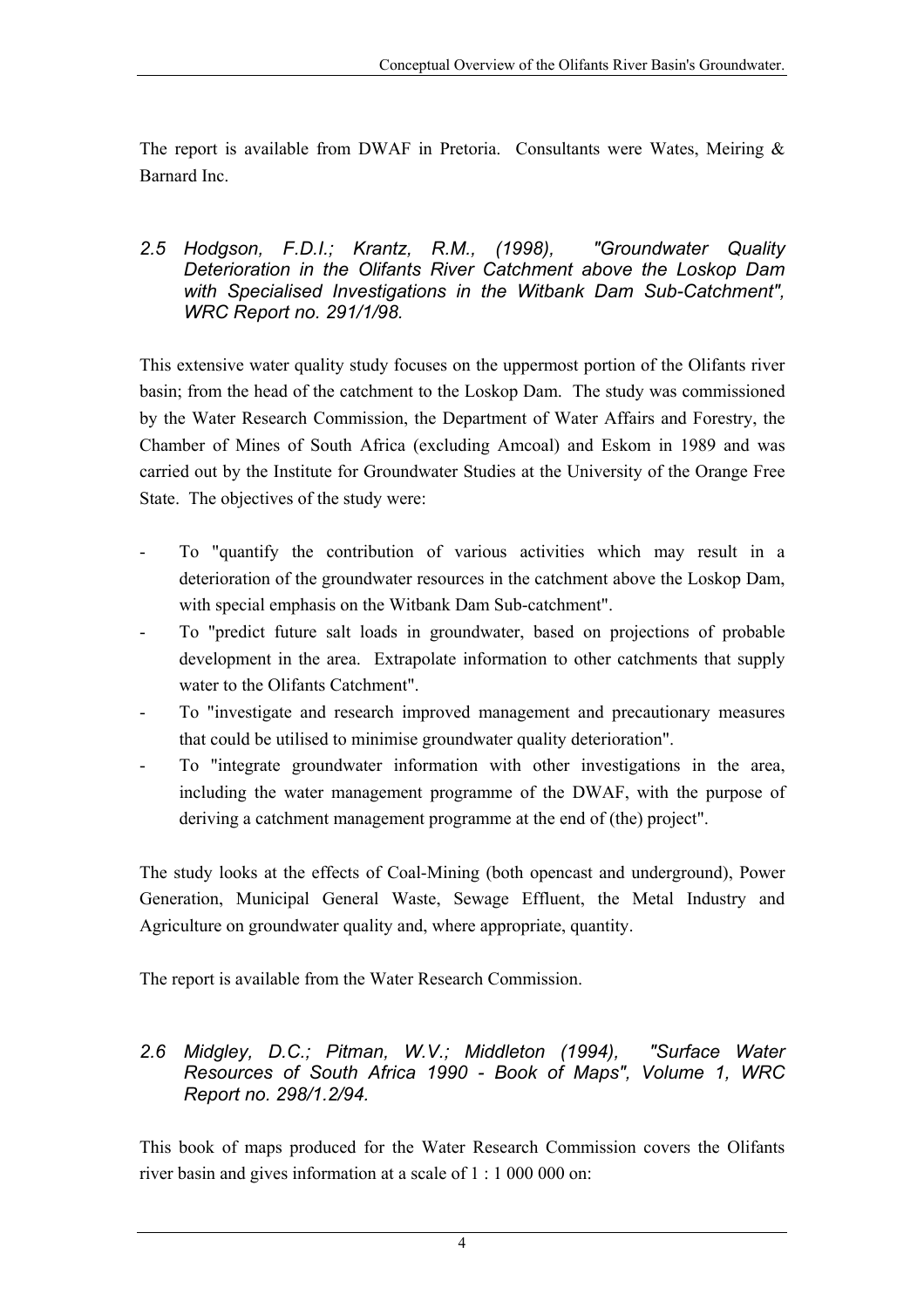- <span id="page-7-0"></span>General Layout (Base map)
- Rainfall
- Evaporation
- Runoff
- Land cover and Water usage
- WRSM90 Model Parameters
- Geology
- Soils
- Sediment Yield
- **Vegetation**

The consultants who put this together were Knight Piésold (formally known as Watermeyer Legge Piésold & Uhlmann), Steffen Robertson and Kirsten Inc., and Stewart Scott Inc. This map book is available for a small fee from the Water Research Commission.

#### *2.7 DWAF, (1997), "Overview of the Water Resources availability and utilisation in South Africa", ISBN 0 7970 3540 0.*

As conveyed by its title, this is a good general summary of the water resources of South Africa. Available from the Department of Water Affairs and Forestry.

### *2.8 DWAF, (1995), "1:500 000 Hydrogeological Map 2326 Pietersburg".*

*DWAF, (1998), "1:500 000 Hydrogeological Map 2330 Phalaborwa".* 

*DWAF, (1998) - Draft Copy, "1:500 000 Hydrogeological Map 2526 Johannesburg".* 

These three maps cover the hydrogeology, at a scale of 1:500 000, of the Olifants river basin. They are currently being upgraded with the Phalaborwa map being the only completed new edition. They are available from the DWAF.

#### *2.9 DWAF, (1998), "Geohidrologie Van Die Nasionale Krugerwildtuin Gebaseer Op Die Evaluering Van Bestaanme Boorgatinlighting", Volume 1 & 2.*

This report, written in Afrikaans, covers the hydrogeology of the Kruger Park in detail. It is available for reference at the DWAF.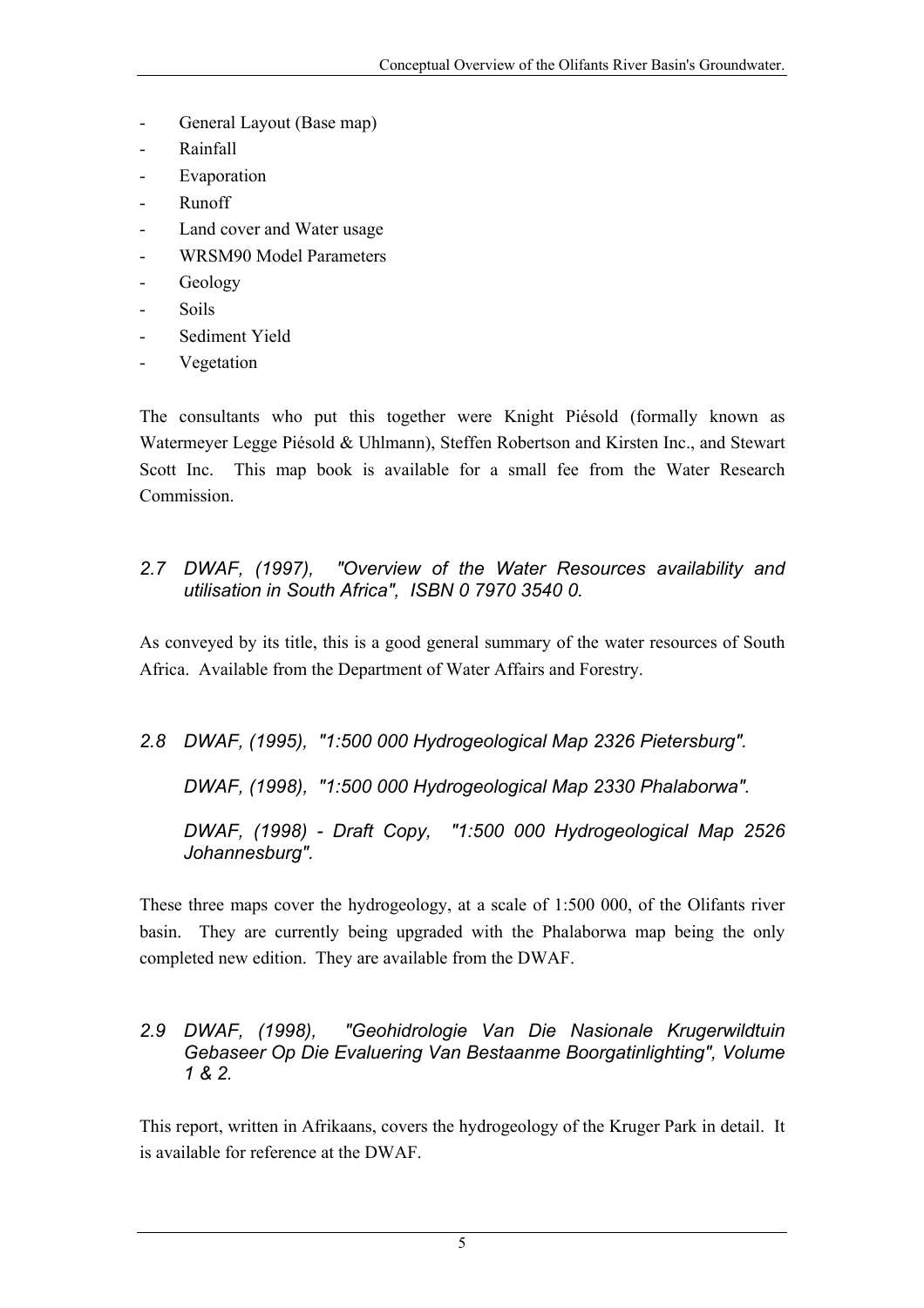<span id="page-8-0"></span>*2.10 WRC, (1995), "Groundwater Resources of the Republic of South Africa - Sheet 1: Borehole Prospects".* 

*WRC, (1995), "Groundwater Resources of the Republic of South Africa - Sheet 2: Saturated Interstices, Mean Annual Recharge, Base flow, Depth to Groundwater, Groundwater Quality, Hydrochemical Types".* 

These sheets of maps cover the whole of South Africa and depict groundwater conditions on a regional scale. They are not site-specific and cannot be used for accurate borehole siting or for deducing any other site-specific condition. They do, however, provide a good regional feeling for the groundwater potential of an area. Information provided is:

- Borehole Prospects
- Saturated Interstices providing a qualitative indication of Groundwater Storage
- Depth to Groundwater
- Mean Annual Groundwater Recharge
- Groundwater Component of River Flow (Base Flow)
- Groundwater Quality
- Hydrochemical Types

They are accompanied by an explanation booklet that also provides the uninitiated person with a good basic understanding of the groundwater / hydrogeological conditions prevailing in South Africa along with the basic theory therein. Both the sheets and the booklet are available for a fee from the Water Research Commission.

### *2.11 DWAF, (1996), "Groundwater Harvest Potential of the Republic of South Africa".*

This sheet is very similar to 2.10 above, however also provides estimates of yields that one might expect from a given surface area  $(m^3 / km^2 / annum)$ .

### *2.12 DWAF, (1999), "Resource Directed Measure Manual", version 1.0.*

This is a CD containing word documents of the soon to be issued Resource Directed Measure Manual. In its present format it is not very user friendly as one must open each file separately and there is no index as yet. The finished product is expected shortly.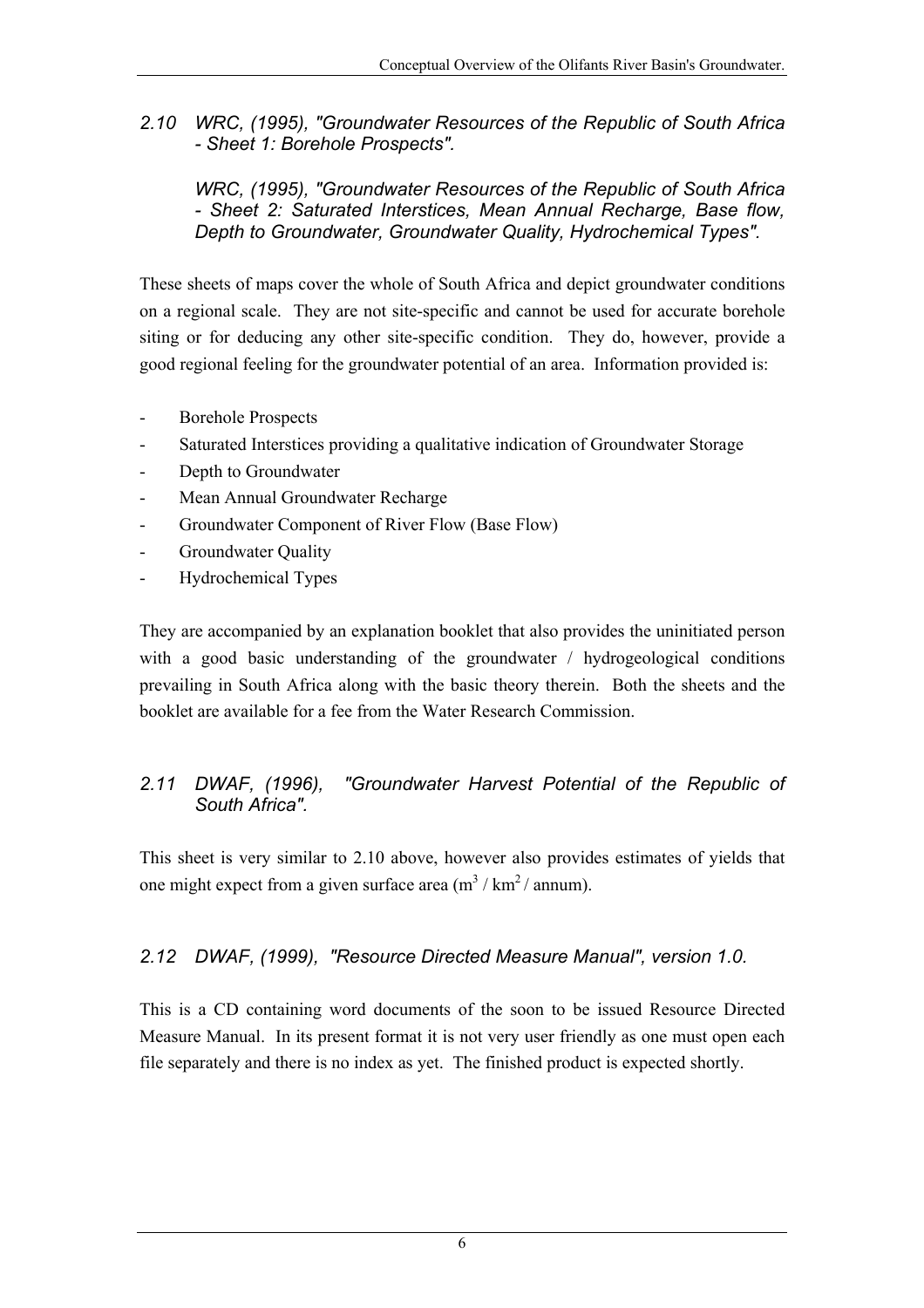# <span id="page-9-0"></span>**3. Regional Groundwater Availability**

Groundwater occurs in a geological formation known as an aquifer. To be beneficial as a water supply source an aquifer must contain sufficient permeable interconnected saturated material to yield significant<sup>[1](#page-9-1)</sup> quantities of water to boreholes or springs. An aquifer, therefore, serves two main functions. It stores water, but also provides a conduit for the water to be transmitted to a point of exploitation.

Four distinct aquifers are present in the Olifants river basin. They are:

- 1 Weathered Rock Aquifers,
- 2 Structural or Fractured Aquifers,
- 3 Dolomitic or Karst Aquifers,
- 4 Alluvial Aquifers.

Each aquifer type has a unique range of storage capacities and yield potentials. In this paper a brief description of the whereabouts of the aquifers and their yield potential will be outlined. A more in-depth knowledge of these aquifers may be obtained from the referenced reports outlined in the literature review.

### *3.1 Weathered Rock Aquifers*

This aquifer type occurs near the ground surface throughout the study region and is the most extensively exploited aquifer. It tends to be 5 - 12 metres deep (Hodgson & Krantz, 1998) although may be as thin as 0.2m or as thick as 50m in certain areas (RSA Department of Water Affairs, 1991). Solid unweathered rock or structural aquifers tend to form the lower boundary of this aquifer. A weathered rock aquifer is often of a perched nature (i.e. it has a more extensive aquifer beneath it). The aquifer tends to be rather low yielding because of its limited thickness, giving a typical flow of approximately one litre per second. However, when existing in conjunction with a structural aquifer, yields of up to five litres per second may occur from a borehole penetrating both the weathered aquifer and a deeper aquifer beneath (RSA Department of Water Affairs, 1991).

### *3.2 Structural or Fractured Aquifers*

Water storage and transmission occur in what is known as secondary porosity in structural aquifers; secondary porosity being that porosity attributable to fractures, cracks and joints

<span id="page-9-1"></span> <sup>1</sup>  $\frac{1}{1}$  in the context of local water supply needs.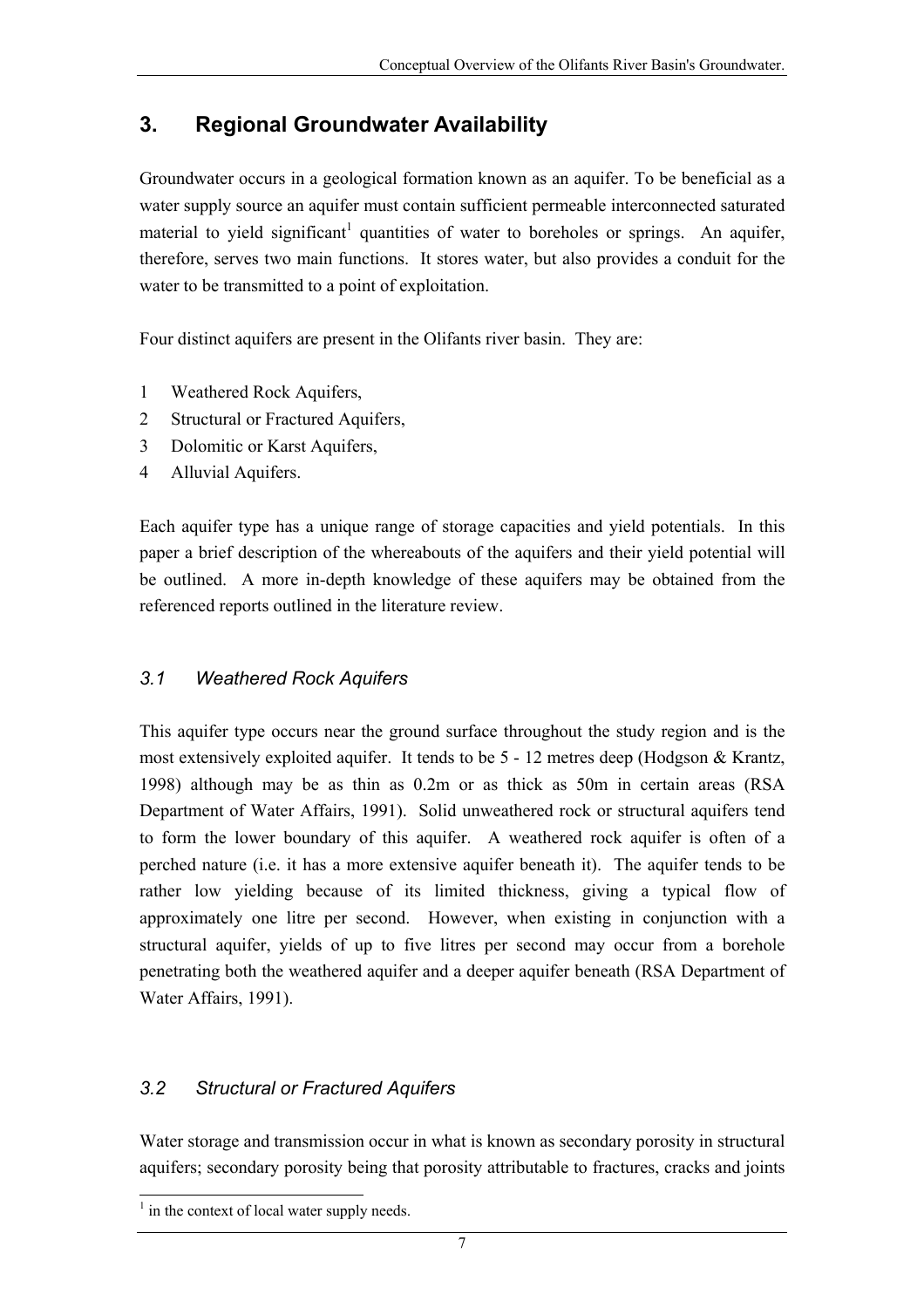<span id="page-10-0"></span>in the rock and not actually to the rock itself. As one gets deeper, however, more and more of these cracks are closed due to the weight exerted by the overlying formations. At depths below 30m, water-bearing fractures with significant yields tend to be rarer, being spaced 100m or more apart (Hodgson & Krantz, 1998). These fractures may be identified as linear features on air photographs or indeed may often be readily observed in the field. More scientific siting techniques, however, are required to successfully locate these fractures at greater depth (using, for instance, a magnetometer). Highly variable yields are found in these aquifers. Initially yields may be high, but then show a marked decrease with continued pumping due to the limited storage in some of the cracks. In general, there is insufficient yield from these aquifers for intense irrigation (Hodgson & Krantz, 1998).

### *3.3 Dolomitic or Karst Aquifers*

The groundwater in dolomitic aquifers are found mostly in the underground cavities that are formed at depth in calcium rich rocks as a result of the dissolution of materials such as solid dolomite by carbonic acid present in the groundwater. Yields from successfully placed boreholes tend to be high, ranging from five to forty litres per second. This aquifer type is present in three main areas of the Olifants basin. First, along the western foothills of the Drakensberg Mountains from Pilgrim's Rest in the south to Maseseleng in the north. The other two areas are around Delmas and Marble Hall. (RSA Department of Water Affairs, 1991)

### *3.4 Alluvial Aquifers*

Alluvial aquifers consist of unconsolidated material ranging from clayey silts to coarse gravels and boulders that occur along watercourses, in old dried up valleys and in existing or historic floodplains. Borehole yields are generally high, with 30% giving in excess of ten litres per second (DWAF, 1995c).

A visual presentation of the locations of these various aquifers is presented in the 1991 RSA Department of Water Affairs document and, more particularly, in Annex 11 of that report.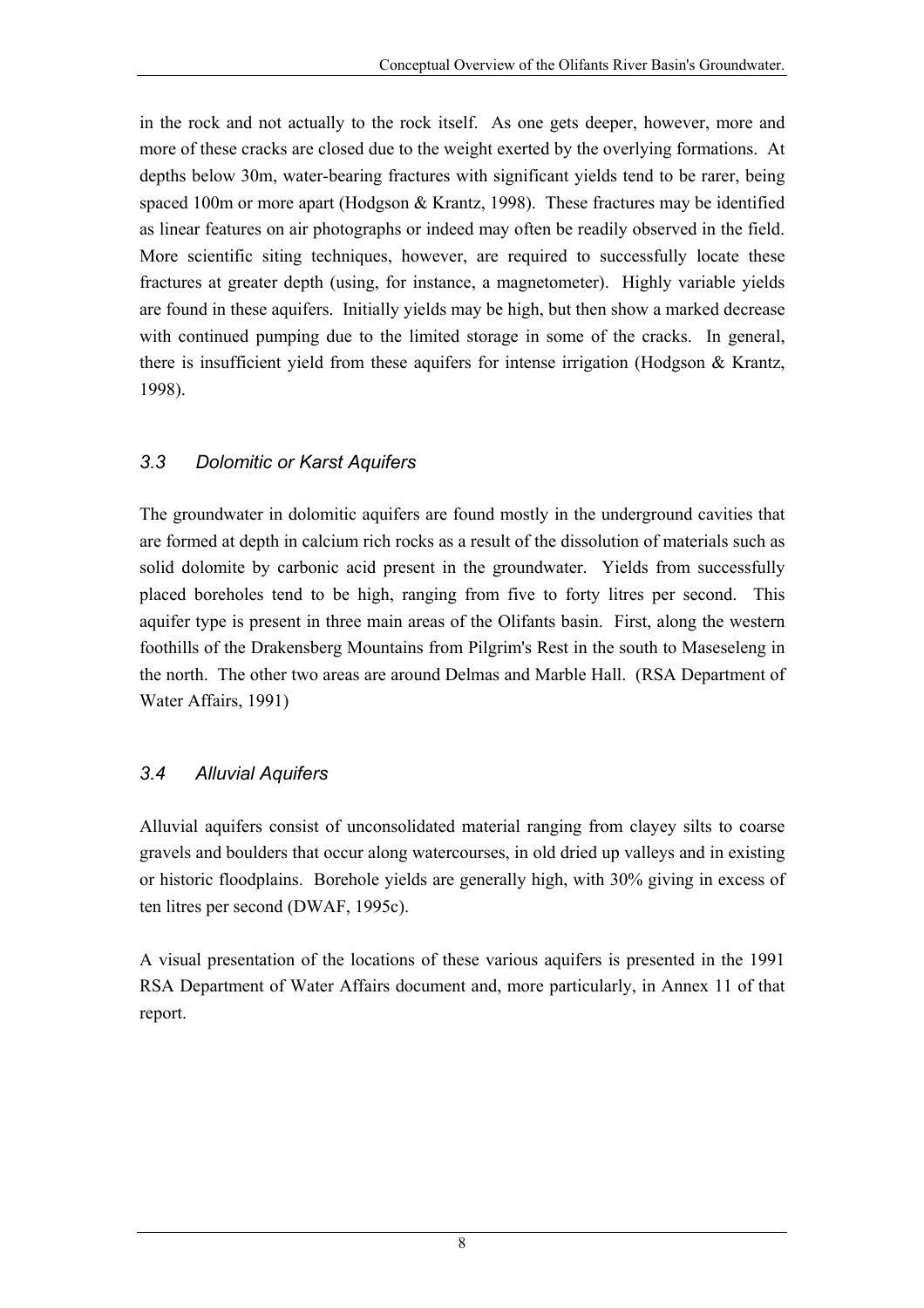# <span id="page-11-0"></span>**4. Groundwater Recharge**

### *4.1 Natural Groundwater Recharge*

Groundwater recharge is dependent in the first instance on rainfall. However, in South Africa, of the total amount of rainfall for a given area, only a small percentage will actually reach the aquifer and be available for extraction. The majority is lost to evaporation, evapotranspiration and runoff. The other factors affecting recharge are:

- soil and permeability and the presence of Macro Pores
- ground slope
- vegetation
- rainfall intensity and antecedent conditions
- underlying geology where have shallow soils
- man's influence.

Groundwater recharge in the basin is estimated to be 3% to 6% of the mean annual precipitation, which in turn is estimated to be between 500 to 1700 mm per year. Specific exceptions are that more than 60% of the basin receives less than 700mm precipitation per year. On the other hand recharge of up to 8% of precipitation is suspected in the north western fringes of the catchment. The range of mean annual precipitation quoted here shows that quite often recharge occurs only locally and is certainly not spatially homogenous. Total recharge for the basin per year is estimated at approximately 1800 million cubic meters (RSA Department of Water Affairs, 1991).

As a consequence of the processes listed above most of this recharge occurs during, or shortly after, heavy rain and it is suspected that the majority of water reaching the water table does so via macro pores (cracks, fissures, etc) in the soil rather than through the actual soil body.

It should be stressed that regionally stated recharge is often of little hydrogeological significance; therefore, any local implementation of a basin catchment plan requires that the plan be revised for local conditions. For example, recharge occurring at 6% of 1700mm/yr is significantly greater than recharge occurring at 3% of 631mm/yr and vice versa. The generalised numbers quoted in this paper are useful, however, as they present a simplified understanding of the complexities that are involved in estimating groundwater recharge. They also contribute to the development of an overall conceptual model for the catchment.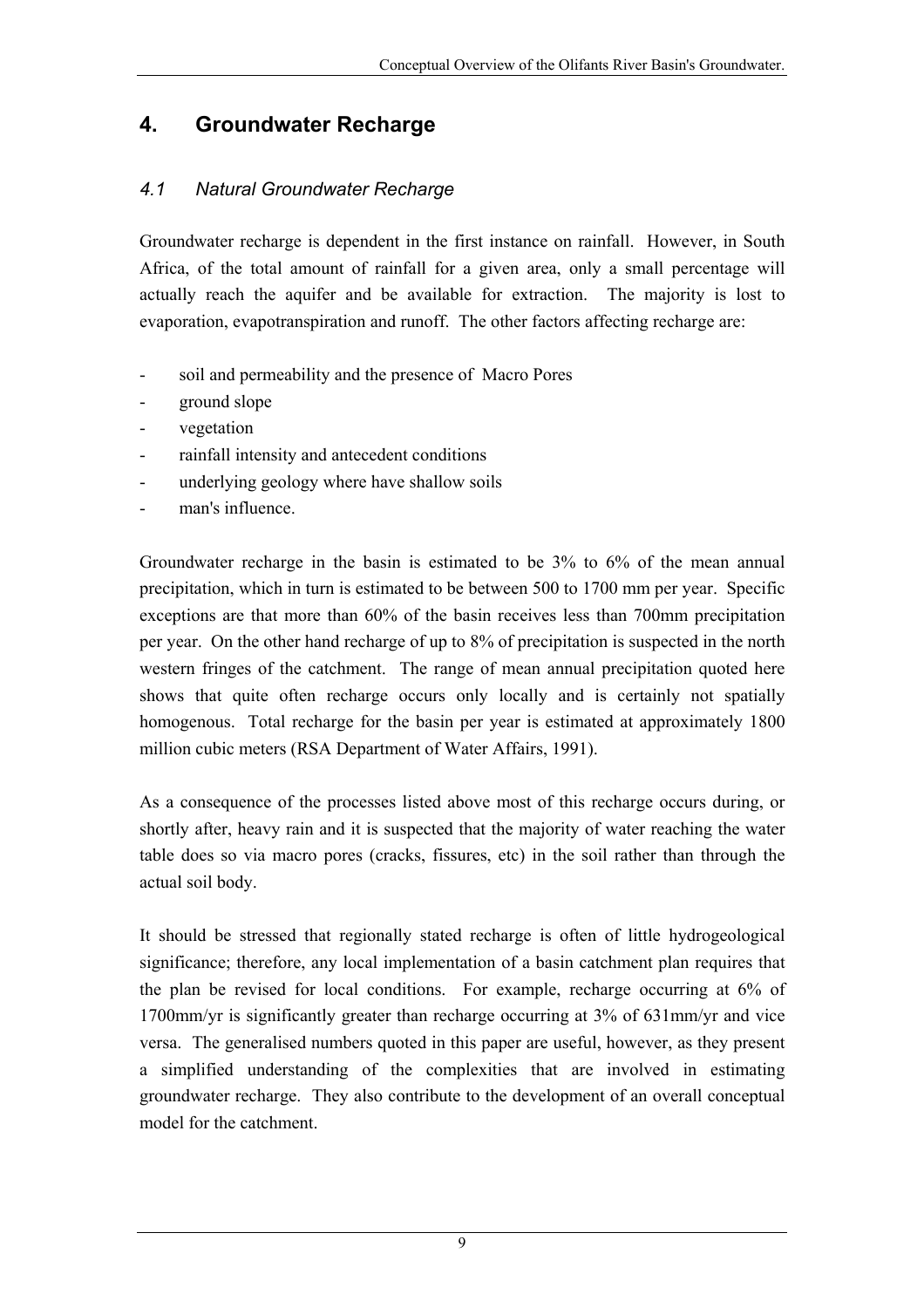### <span id="page-12-0"></span>*4.2 Artificial Groundwater Recharge*

There are a number of methods of artificially enhancing groundwater recharge, some of which are:

- Inefficient irrigation either through over irrigating or by having a leaky distribution system;
- Leaky reservoir groundwater recharge induced by creating reservoirs of water over a relatively permeable unsaturated zone lying on top of a suitable aquifer;
- Reversed pumping injecting clean and treated water into an aquifer via boreholes.

Obviously the use of the above methods is site specific. To a greater or lesser extent their efficiency / applicability is governed by the list of factors presented in section 4.1. All three require the presence of a suitable aquifer.

In all cases artificial recharge should only be thought of as a tool to tap excess surface runoff - something that is not always readily available when the needs of the whole region and the downstream recipients are considered. This means that in the Olifants River Basin artificial recharge may only be conducted during the height of the rainy season or from surface water reservoirs.

Looking briefly at the three possibilities mentioned above, the following may be considered:

- Reversed pumping does incur relatively high costs both in obtaining water of sufficient quality so as not to pollute the aquifer and in setting up and running the required infrastructure.
- Leaky reservoirs are always a useful option but only works if there is sufficient excess surface water for long enough periods to justify their construction. On a smaller scale, any land management method that enhances the capture and percolation of excess rainfall into the ground should be examined and encouraged.
- Inefficient irrigation is an excellent method of storing water in areas that have extensive aquifers, deep water tables and permeable unsaturated zones. This water can be exploited during the dry season, having experienced little evaporative loss and be recharged during the following wet period. However, if only small amounts of water are leaked towards the water table, for example from very localised leaking irrigation water mains, it is very unlikely that much of this would reach the groundwater. This is because for most of the year the water absorption capacity of the unsaturated zone between the ground surface and the water table is extremely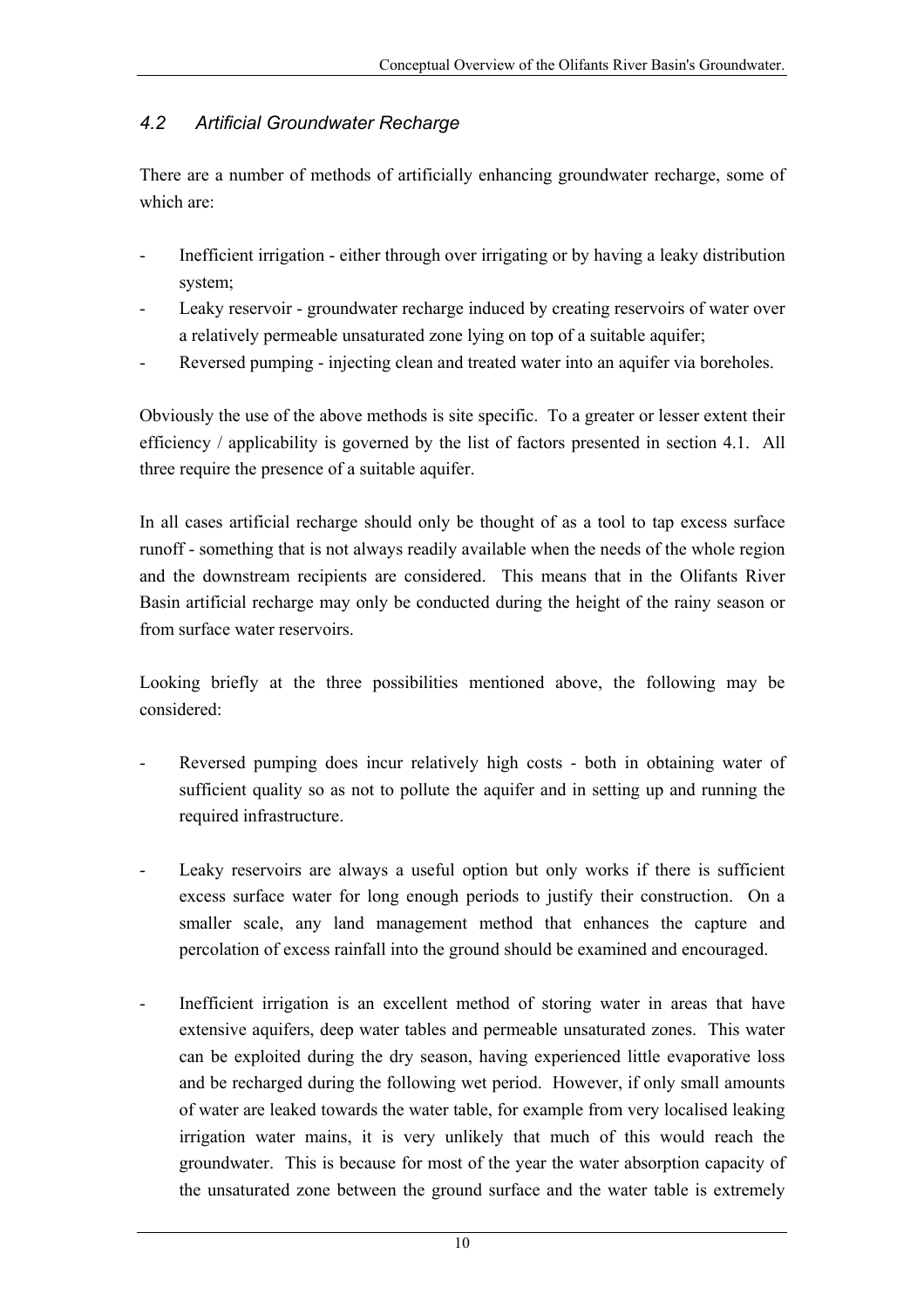<span id="page-13-0"></span>high due to high evaporation and evapotranspiration. Moreover, even if this water were to reach the water table, it would only be of benefit to boreholes close by due to its insignificance compared to the large quantity of groundwater being recharged more naturally. Further to this, the water available for irrigation with is often too precious and expensive to allow leakage for future storage. It is important to remember that in areas of high water table, relatively impermeable unsaturated zones or indeed no efficient aquifers, over-irrigation or leaky distribution mains can lead, over time, to the creation of saline soil (evaporation leaves behind any salt that may be contained in the excess water). In these situations efficient irrigation is essential.

# **5. Groundwater - Surface Water Interaction**

The general impression from the literature and interviewing concerned people is that throughout the Olifants river basin, with the exceptions of the alluvial aquifers near rivers, the predominant groundwater movement is from the ground to the rivers.

This discharge must not be thought of, however, as a visual phenomena of groundwater gushing up into the streams but much more in keeping with groundwater's gentle and slow movement causing gradual seepage from the ground up into the stream. (This will occur when the hydraulic head in the aquifer near the stream is higher than the hydraulic head acting on the water in the stream.)

Where this does occur the relatively unpolluted groundwater being drawn towards the streams may be exploited as a source of localised water supply.

Additionally, although a river may be polluted, the groundwater nearby need not be, as it may not be receiving water from the river.

# **6. The Existing Use and Exploitation of Groundwater**

Groundwater in the Olifants river basin is extensively used for rural domestic supplies and for stock watering. In many areas groundwater is in fact the only available water source. Due to the relatively low yield per borehole, however, it is rarely used for commercial irrigation although some groundwater irrigation does occur in the Lowveld and Eastern Highveld (RSA Department of Water Affairs, 1991). The over-riding impression received from the desk study and interviews was that full-blown commercial irrigation was much more dependent, or indeed nearly totally dependent, on the surface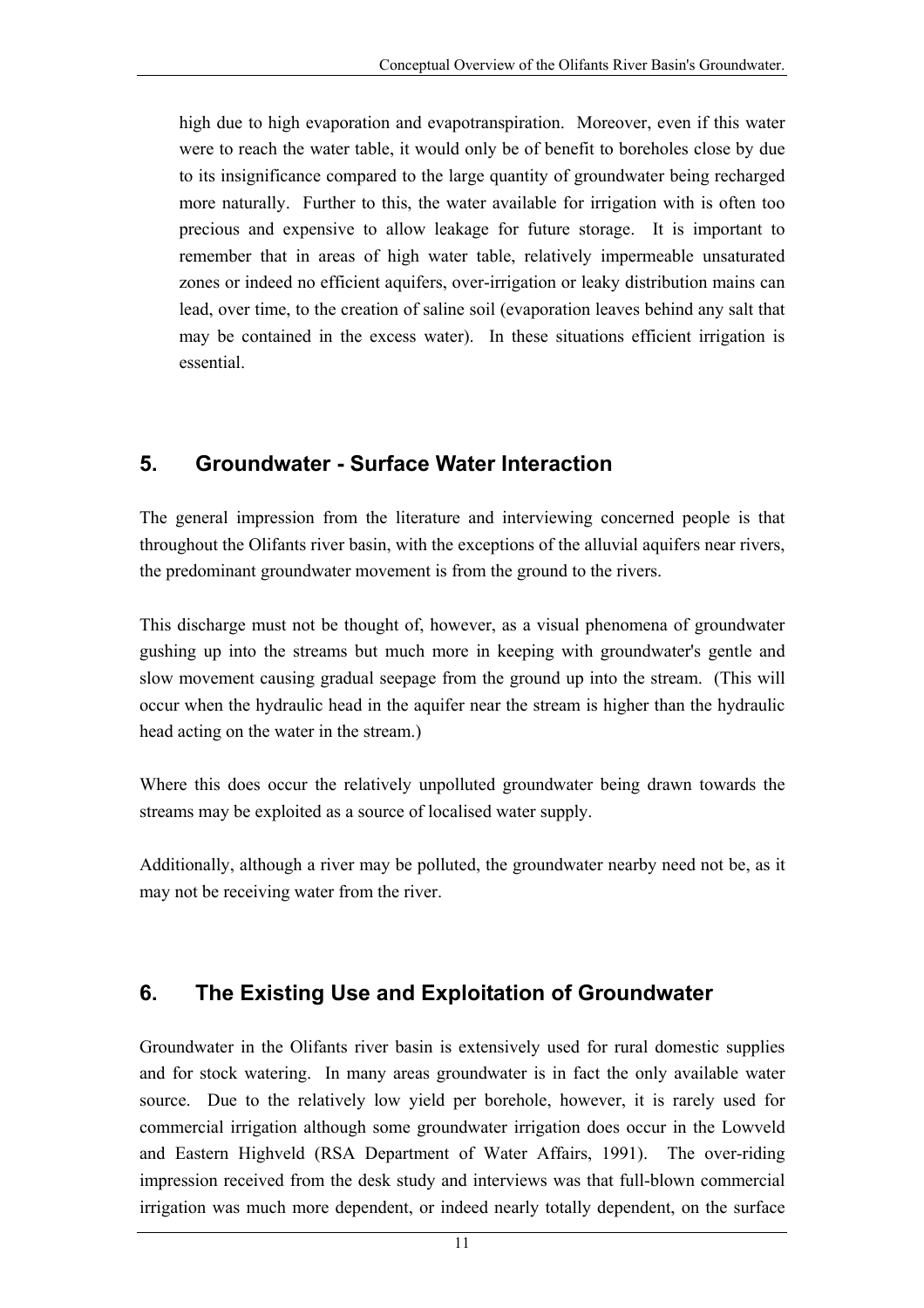<span id="page-14-0"></span>water resources. Again, it is important to note, this may not be homogenous throughout the catchment. There is certainly groundwater use in the localised high-yielding aquifer areas and in the less commercially orientated farmlands where yields of the order of one litre per second are tapped.

The extraction of the water from the relatively low-yielding boreholes is done mainly using hand pumps. Due to the relatively low amount of maintenance required by these pumps they are often the better choice.

When choosing a make of pump, the choice is site specific and depends on the local community / end-users desire to take ownership of the system. UNDP and the World Bank (1987) gives an interesting comparative study of hand pumps.

Thought might also be given to the use of wind pumps if the local community would be prepared to maintain, and fully benefit from, them.

Where the relatively shallow weathered aquifers are discharging into the streams / rivers, the construction of say a one meter deep trench intercepting this water overnight would provide a reasonable daily supply of water for, among other uses, the irrigation of small scale plots. The advantage of using these trenched instead of small dams in the streams is that the better quality groundwater would be tapped before mixing with the normally lesser quality surface water.

# **7. Groundwater Quality**

Groundwater quality is intrinsically linked to the chemical properties of the aquifer's geology through which it flows. As a result its quality varies from one aquifer to another, and even within aquifers. However, artificial pollution of groundwater by man-induced means are of course now more and more common. Further, given among other things, the slow speed that groundwater moves through the ground resulting in a very long residence time, once an aquifer is polluted it may take many generations before that aquifer can again produce unpolluted water.

In the upper weathered aquifer the groundwater can be considered to be of excellent quality when existing in its natural state. The material that it flows through has long since been flushed of its leachable minerals and hence provides a nearly inert conduit for the water. The presence of local surface pollution would of course severely adversely affect this relatively unprotected aquifer as it occurs near the surface and often has little soil cover.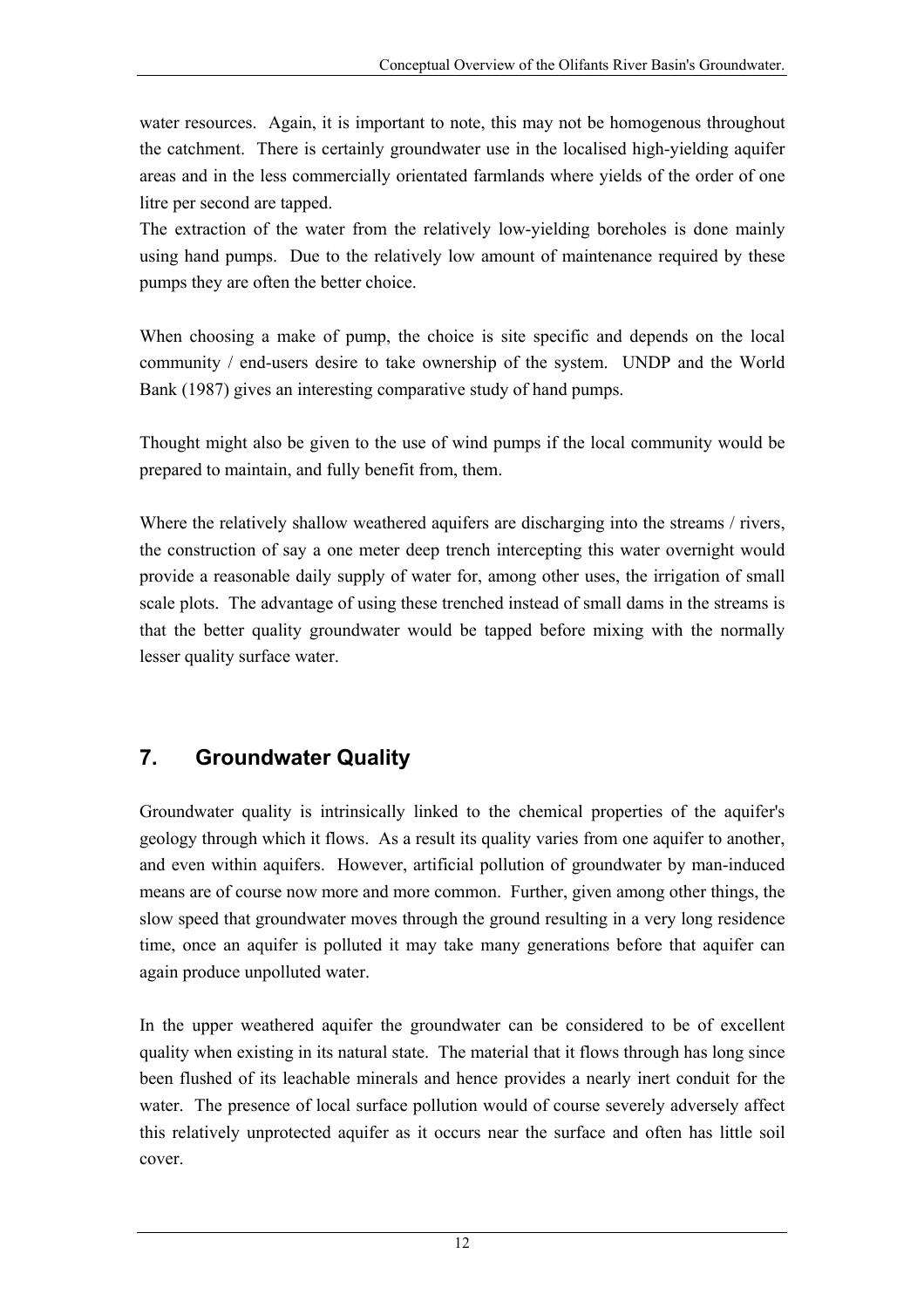<span id="page-15-0"></span>Going deeper down to the fractured aquifers one finds a higher salt load due to the longer residence time and the less leached rocks that the water comes into contact with. When the groundwater has come into contact with granitic rocks there often are naturally occurring high levels of fluoride.

When considering the use of groundwater for human or agricultural consumption it is normal to measure the quantity of Total Dissolved Salts present in a given sample. RSA Department of Water Affairs (1991) Annex 19 presents the results obtained from analysing the water quality data then available. Problem areas were noted to be near the Gotwane and Elands rivers, along the Springbok Flats, and to some extent, from the confluence of the Mohlapitse River to the border with Mozambique. For the concerned reader Annex 19, as mentioned above, gives a more complete picture. Hodgson & Krantz (1998) also cover the area above the Loskop Dam.

As a general note, whenever there is a possible pollution source at ground surface, and it seems reasonable that there is a link between this source and the groundwater, then it is also reasonable to assume that some of that pollution will be in the groundwater of the underlying area to a greater or lesser extent. Whenever one hopes to exploit a groundwater source a quality assured water quality test should be carried out on the potential water first.

# **8. Impacts of Mining on Groundwater**

The majority of the mines in the Olifants river basin occur in the Witbank area, at the head of the Olifants River. Over the years runoff from these mines have had adverse affects on the quality of the surface water. This, however, has become more and more controlled. Now the water pumped from the mines must be treated before it may be put into the river system. At present there is a pilot project underway that is using this mine water (with neutralised pH) as irrigation water. The objective of this project is to determine if the surrounding land, along with the crops being grown there, can unharmfully adsorb the high sulphur content of the mine water.

As for the mines themselves, when operational there is only movement of water from the ground into the mines because the mines are being constantly pumped to keep them dry. Therefore an operational mine's water does not go directly into the surrounding groundwater. However, as mines close and pumping stops they become filled with highly acidic mineralised water which can have a direct affect on the regional groundwater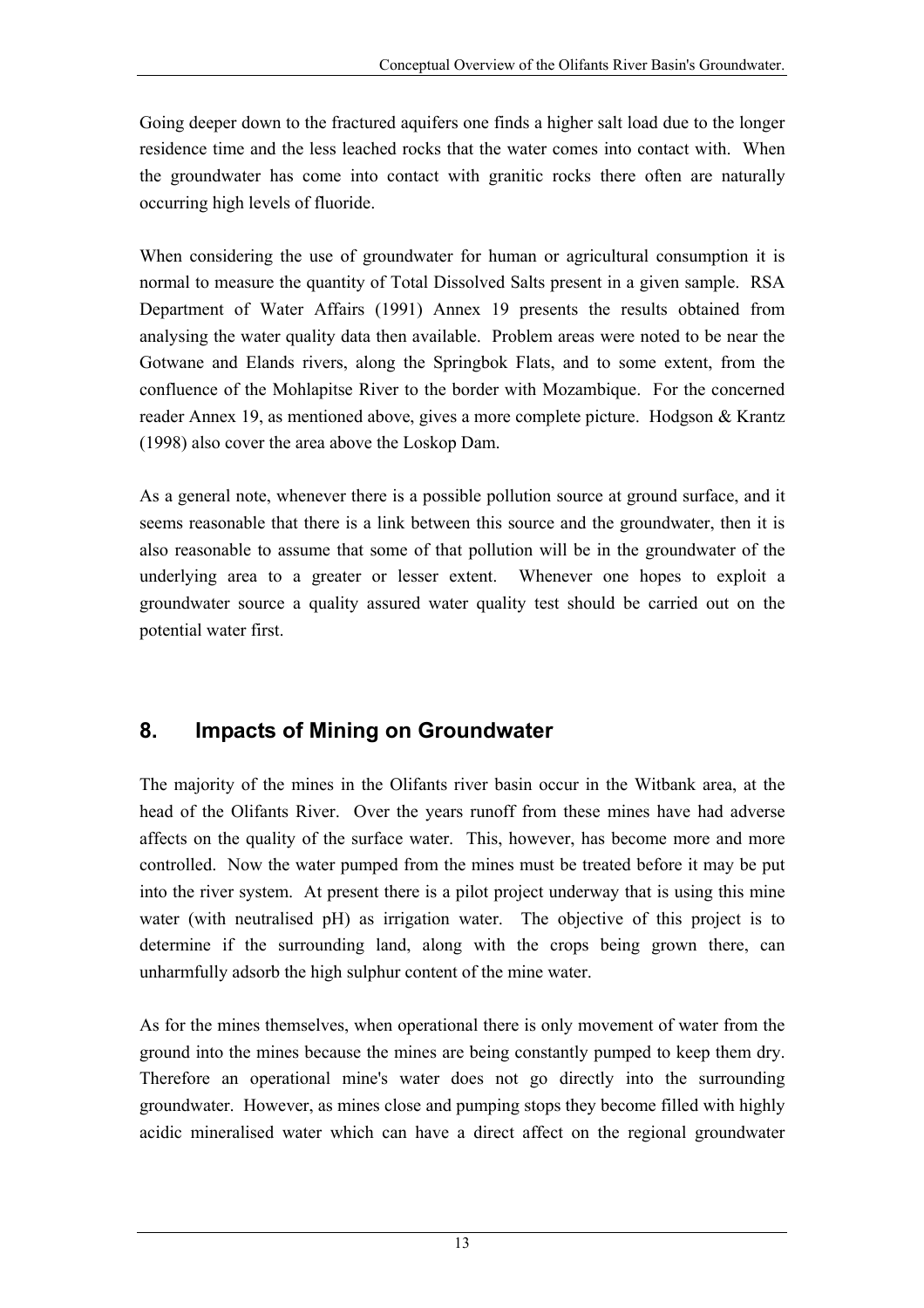<span id="page-16-0"></span>quality when there is an aquifer adjacent to a mine. Under the polluter pays policy<sup>[2](#page-16-1)</sup> the mine operators have a vested interest to prevent this.

The closed mines eventually have a large quantity of stored water that could potentially be an attribute to the local irrigation efforts. Obviously, treatment is required to some degree, but the chances are that less treatment would be required if the water were to be used for certain irrigation rather than allowed to overflow from the mines into the natural water system.

Exploitation of groundwater from closed mines would either be through distribution from overflow points or through boreholes sunk into the old mine tunnels. The latter would provide more spatial distribution of the water over a given area, and would hence reduce transmission costs and losses. However, the need for treatment plants may necessitate centralisation.

A description of all the issues involved here is beyond the scope of this study but is covered to a large extent by Hodgson & Krantz (1998).

# **9. Groundwater Regulatory Framework**

Overall responsibility for all groundwater within South Africa falls in the hands of the Department of Water Affairs and Forestry (DWAF). Local interest groups are involved in the exploitation of groundwater but have no legal powers other than those obtained by working through the DWAF. Groundwater exploitation by villages / local communities tends to be governed by community leaders. Localised research would be required to determine the structures present that govern this local sharing of water.

As the river basin management authorities become established, more and more of DWAF's work will be channelled through river basin management units. However, it is believed that no legislation to date has empowered the local communities, nor imposes structures nor responsibilities on them.

The new water act does require that any well producing more than five litres per second be licensed.

<span id="page-16-1"></span> $\frac{1}{2}$  $2$ . The operation of the polluter pays principle pivots around the idea that if pollution leaves one owners property and goes on to damage that of another then the original owner is held responsible. The polluter-pays principle is entrenched in the new South African water laws currently being put through its final edits. The overall effectiveness of the new law is inherently related to how it can be policed. The extent that this law is, or will be, taken seriously is grounds for future research.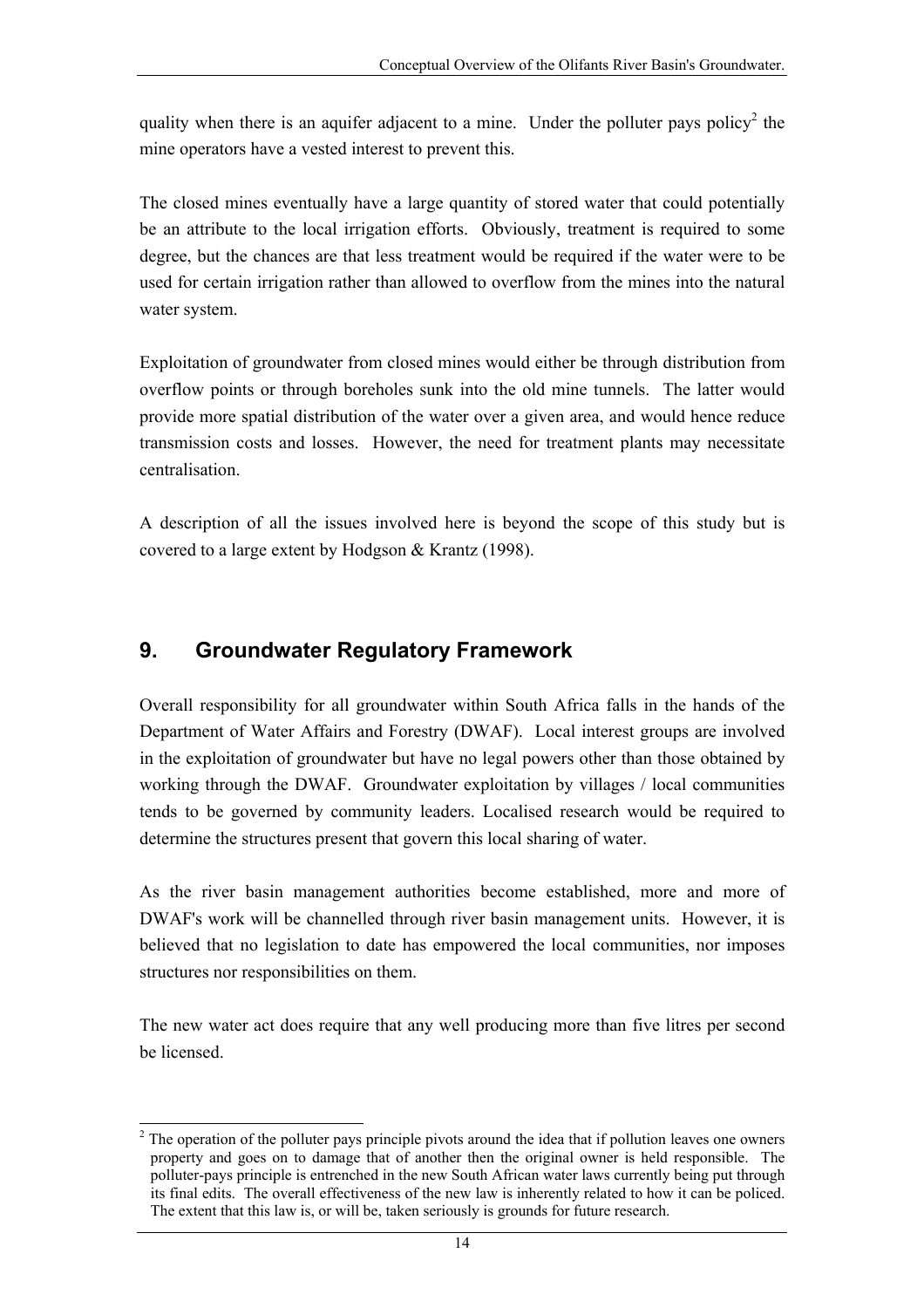# <span id="page-17-0"></span>**10. Conclusion**

There has already been a large quantity of work completed on the understanding of the groundwater of the Olifants river basin as outlined in the literature review.

Groundwater is an important source of water supply for many small towns, villages and small-scale farms (stock watering and some irrigation especially on the Springbok Flats) within the Olifants river basin. The majority of the catchment's exploitable groundwater exists in the relatively shallow weathered aquifer that gives an average yield in the vicinity of one litre per second. Areas of higher potential (five litres per second and more) do occur in the vicinity of the Steelpoort river, while roughly half of the catchment to the west of the Drakensberg mountains may be classified as having moderate potential (one to three litres per second).

Legislative responsibility for the groundwater lies with the Department of Water Affairs and Forestry, some of whose people have an in-depth understanding of the occurrence and exploitability of groundwater for the catchment.

A hydrological-hydrogeological understanding that is correct for one section of the Olifants river basin would often require considerable revision for another. This is particularly true as the basin is so large and certainly does not act in a hydrologically homogeneous manner. Therefore each implementation of an overall catchment management plan would have to be accompanied by a localised in-the-field study.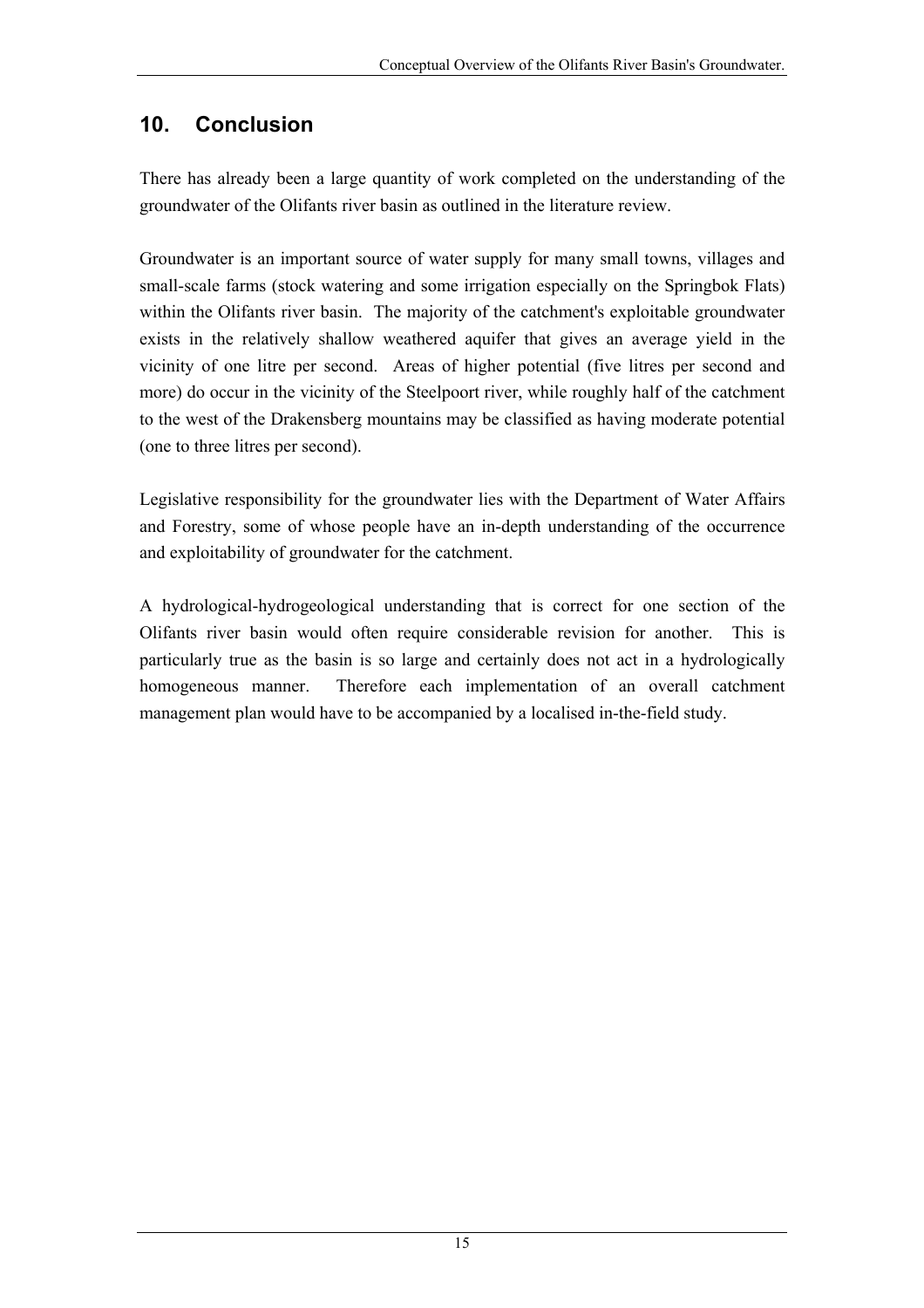# <span id="page-18-0"></span>**References**

- 1. DWAF, (1995a), "Olifants-Sand Transfer Scheme Feasibility Study".
- 2. DWAF, (1995b), "Middle Steelpoort River Catchment Groundwater Management Plan - Effect on Irrigation Water by Tweefontein Chrome Mine - Draft Copy".
- 3. DWAF, (1995c), "1:500 000 Hydrogeological Map 2326 Pietersburg".
- 4. DWAF, (1996), "Groundwater Harvest Potential of the Republic of South Africa".
- 5. DWAF, (1997), "Overview of the Water Resources availability and utilisation in South Africa". ISBN 0 7970 3540 0.
- 6. DWAF, (1998a), "1:500 000 Hydrogeological Map 2330 Phalaborwa".
- 7. DWAF, (1998b) DRAFT COPY, "1:500 000 Hydrogeological Map 2526 Johannesburg".
- 8. DWAF, (1998c), "Geohidrologie Van Die Nasionale Krugerwildtuin Gebaseer Op Die Evaluering Van Bestaanme Boorgatinlighting", Volume 1 & 2.
- 9. DWAF, (1999b), "Resource Directed Measure Manual", version 1.0.
- 10. DWAF, (1999a), "Pre-feasibility Study on Bulk Water Supply in the Middle Olifants and Steelpoort River Area".
- 11. Hodgson, F.D.I.; Krantz, R.M., (1998), "Groundwater Quality Deterioration in the Olifants River Catchment above the Loskop Dam with Specialised Investigations in the Witbank Dam Sub-Catchment", WRC Report no. 291/1/98.
- 12. Midgley, D.C.; Pitman, W.V.; Middleton, (1994), "Surface Water Resources of South Africa 1990 - Book of Maps", Volume 1, WRC Report no. 298/1.2/94.
- 13. RSA Department of Water Affairs, (1991), "Water Resources Planning of the Olifants River Basin - Study of Development Potential and Management of the Water Resources".
- 14. UNDP and the World Bank, (1987), "Community Water Supply the hand pump option", ISBN 0-8213-0850-5.
- 15. WRC, (1995a), "Groundwater Resources of the Republic of South Africa Sheet 1: Borehole Prospects".
- 16. WRC, (1995b), "Groundwater Resources of the Republic of South Africa Sheet 2: Saturated Interstices, Mean Annual Recharge, Base flow, Depth to Groundwater, Groundwater Quality, Hydrochemical Types".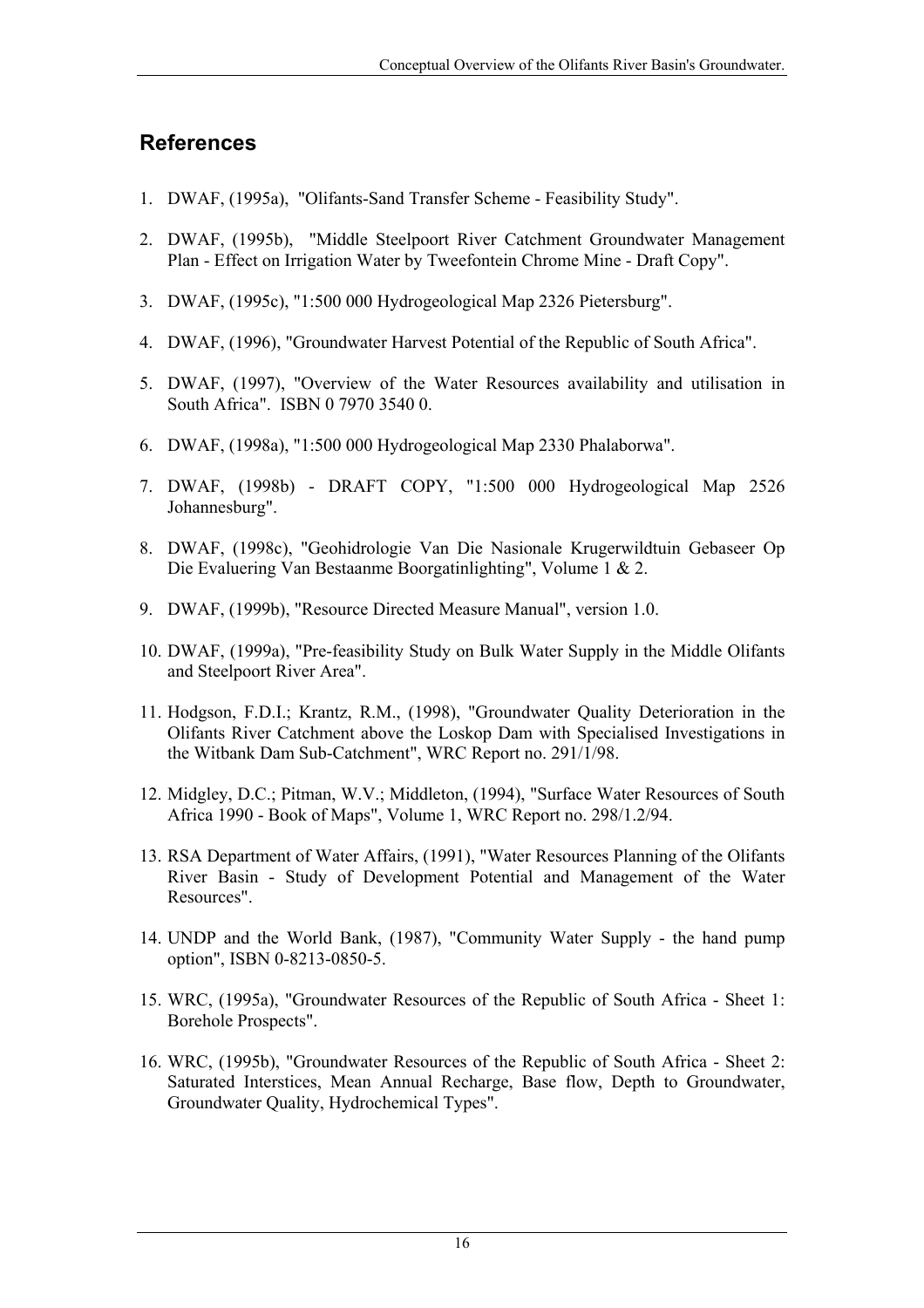# <span id="page-19-0"></span>**Appendix A**

This appendix presents a listing of the suite of reports that make up the "Water Resources Planning of the Olifants River Basin - Study of Development Potential and Management of the Water Resources" published by the Department of Water Affairs, RSA (1991).

### *Section 1: Summary Reports*

| Volume 1. | <b>Executive Summary</b>                                         |
|-----------|------------------------------------------------------------------|
| Volume 2. | Main Report                                                      |
| Volume 3. | Situation Assessment for the eight sub-catchments of the report. |

#### *Section 2: Catchment Description*

- Annexe 1. Topography, climate, vegetation, wildlife and archaeology
- Annexe 2. Geology
- Annexe 3. Soils and slopes
- Annexe 4. Water Infrastructure
- Annexe 5. Physical infrastructures and economic activities
- Annexe 6. Demography of primary water users

#### *Section 3: Water Use Sectors*

| Afforestation                                                            |
|--------------------------------------------------------------------------|
| Water use for domestic, industrial, mining and power generation purposes |
| Irrigation                                                               |
| Recreation, tourism and nature reserves                                  |
|                                                                          |

### *Section 4: Water Resources*

- Annexe 11. Groundwater resources
- Annexe 12. Estimated water losses
- Annexe 13. Rainfall
- Annexe 14. Runoff model calibration
- Annexe 15. Runoff model simulation
- Annexe 16. Water availability from major dams
- Annexe 17. Low flow hydrology

### *Section 5: Issues Having Impact On Development*

- Annexe 18. Flood Hydrology
- Annexe 19. Water Quality
- Annexe 20. Environmental sensitivity
- Annexe 21. Sediment
- Annexe 22. Institutional aspects and control over water resource management